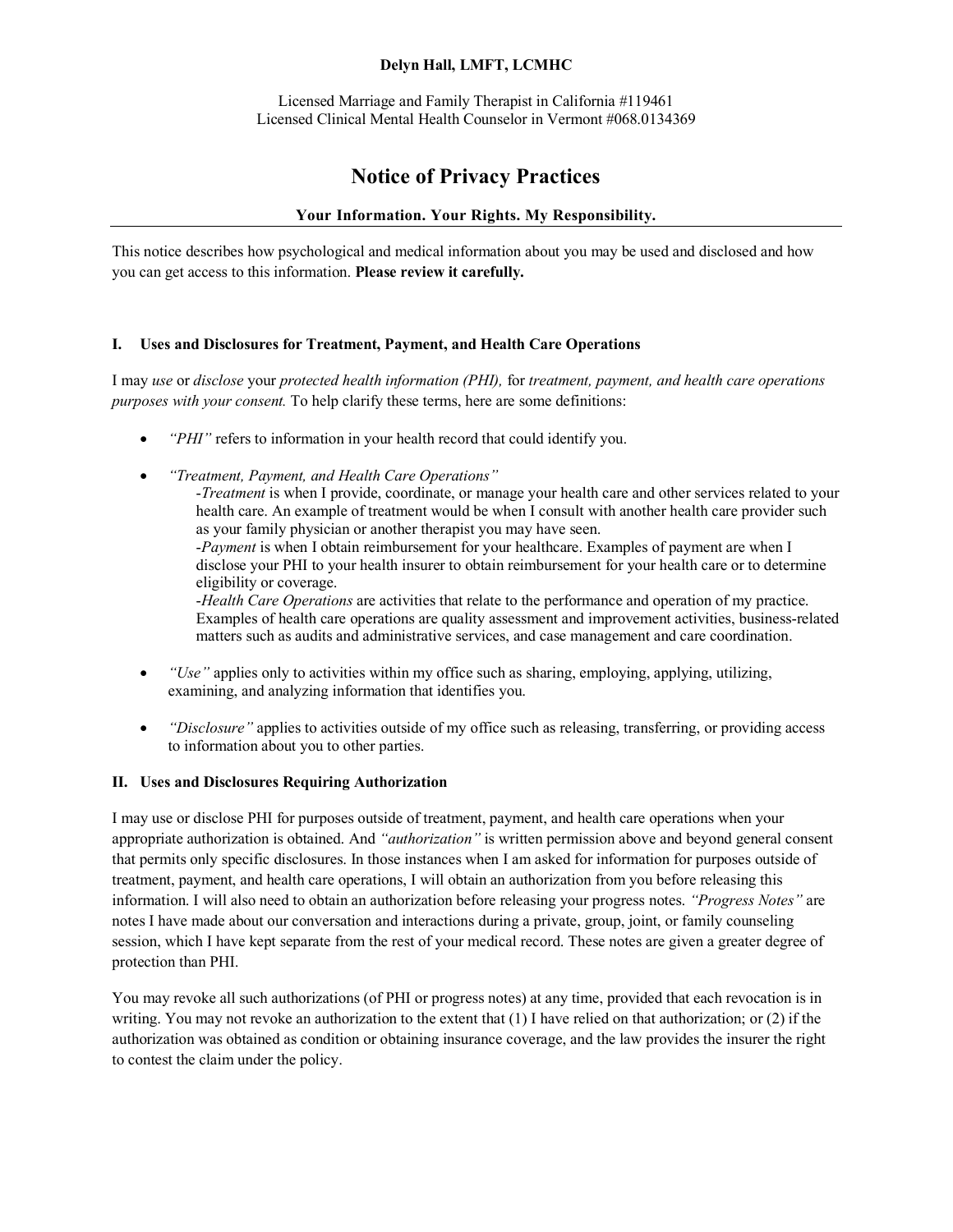# **III. Uses and Disclosures with Neither Consent nor Authorization**

I may use or disclose PHI without your consent or authorization in the following circumstances:

- **Child Abuse:** If I have reasonable cause to believe that a child has been abused or neglected, I am required by law to report such information within 24 hours to Child Protective Services in the State of California or to the Department of Children and Families in the State of Vermont.
- **Adult or Dependent Adult Abuse:** If I reasonable cause to believe that an elderly or dependent adult has been abused, neglected, or exploited, I am required by law to report this information to Adult Protective Services in the State of California or Vermont.
- **Health Oversight:** If I receive a subpoena for records from the California Board of Behavioral Sciences, the Vermont Allied Mental Health Board, or another state's licensing board in relation to a disciplinary action, I must submit such records to the board.
- **Judicial or Administrative Proceedings:** If you are involved in a court proceeding and a request is made for information about the professional services that I have provided you and/or the records thereof, such information is privileged under state law and I must not release this information without written authorization from you or your legally appointed representative, or a court order. This privilege does not apply when you are being evaluated for a third party or where the evaluation is court ordered. I will inform you if this is the case.
- **Serious Threat to Health or Safety:** If I know that you pose a serious risk of danger to an identifiable victim, I may be required by law to exercise reasonable care to protect such victim. This may include disclosing your relevant confidential information to those people necessary to address the problem. Also, I may disclose your confidential information if I judge disclosure is necessary to protect against a clear and substantial risk of imminent serious harm being inflict by you on yourself or another person.

# **IV. Patient's Rights**

**When it comes to your health information, you have certain rights.** This section explains your rights and some of my responsibility to help you.

#### **Get an electronic or paper copy of your medical record**

- You can ask to see or get an electronic or paper copy of your medical record and other health information I have about you for as long as the I maintain the record. If you ask me, I will discuss with you the details of the request process.
- I will provide a copy or a summary of your health information, usually within 30 days of your request.

#### **Ask me to correct your medical record**

- You can ask me to correct health information about you that you think is incorrect or incomplete for as long as the I maintain the record. If you ask me, I will discuss with you the details of the request process.
- I may say "no" to your request, but I'll tell you why in writing within 60 days.

#### **Request confidential communications**

• You can ask me to contact you in a specific way (for example, home or office phone) or to send mail to a different address. (For example, you may not want a family member to know that you are seeing me. Upon your request, I will send your bills to another address.) I will say "yes" to all reasonable requests.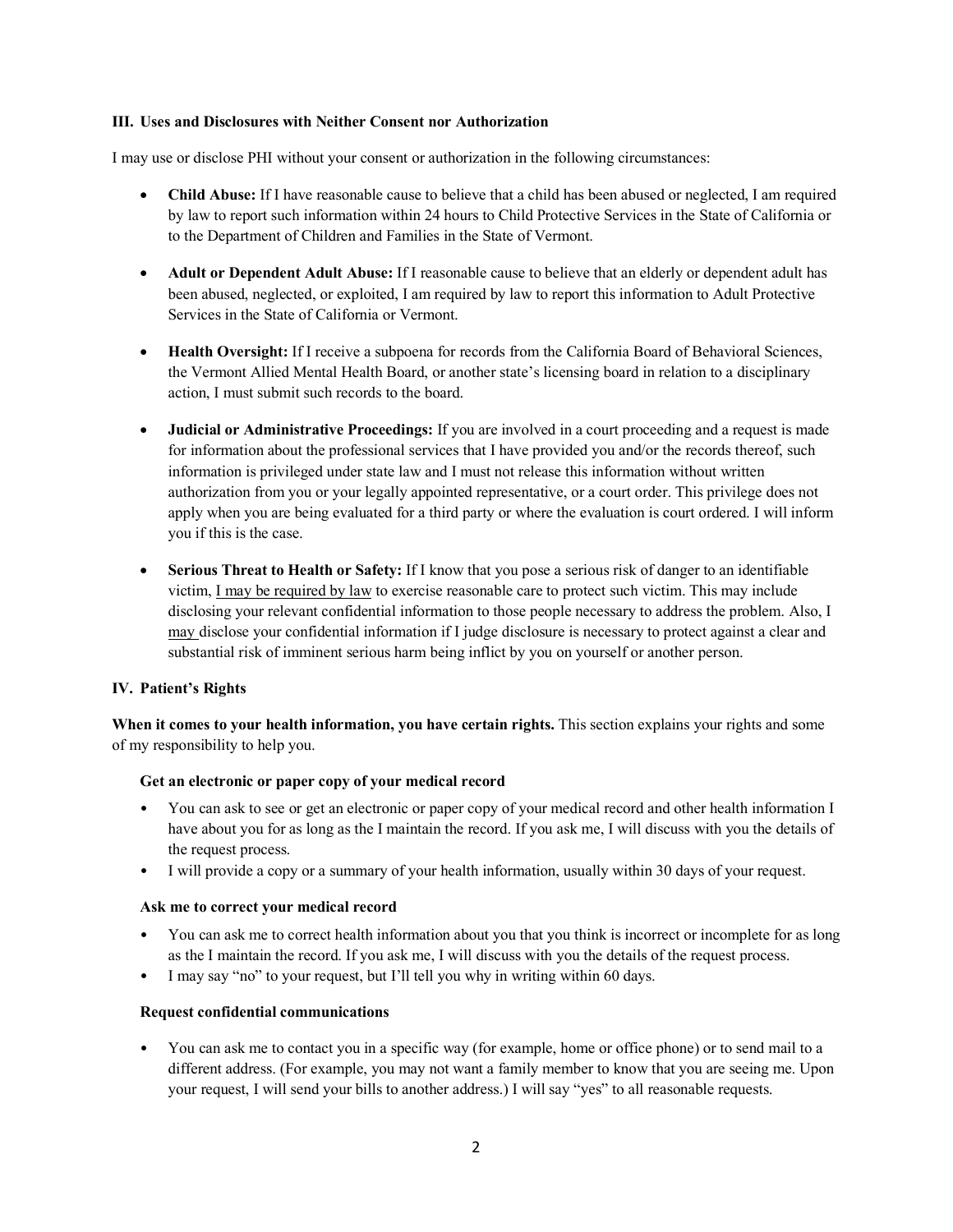# **Ask me to limit what I use or share**

- You can ask me not to use or share certain health information for treatment, payment, or our operations. I am not required to agree to your request, and I may say "no" if it would affect your care.
- If you pay for a service or health care item out-of-pocket in full, you can ask me not to share that information for the purpose of payment or our operations with your health insurer. I will say "yes" unless a law requires me to share that information.

# **Get a list of those with whom I've shared information**

- You can ask for a list (accounting) of the times I've shared your health information for six years prior to the date you ask, who I shared it with, and why.
- I will include all the disclosures except for those about treatment, payment, and health care operations, and certain other disclosures (such as any you asked me to make). I'll provide one accounting a year for free but will charge a reasonable, cost-based fee if you ask for another one within 12 months.

#### **Get a copy of this privacy notice**

• You can ask for a paper copy of this notice at any time, even if you have agreed to receive the notice electronically. I will provide you with a paper copy promptly.

#### **Choose someone to act for you**

• If you have given someone medical power of attorney or if someone is your legal guardian, that person can exercise your rights and make choices about your health information. I will make sure the person has this authority and can act for you before I take any action.

# **File a complaint if you feel your rights are violated**

- You can complain if you feel I have violated your rights by contacting me by sending a letter to 71 East Redrock Drive, #104, Burlington, VT 05401-6013 or by calling 802-391-0176
- You can file a complaint with the U.S. Department of Health and Human Services Office for Civil Rights by sending a letter to 200 Independence Avenue, S.W., Washington, D.C. 20201, by calling 1-877-696- 6775, or by visiting **www.hhs.gov/ocr/privacy/hipaa/complaints/**.
- I will never retaliate against you for filing a complaint.

# **V. Provider's Responsibilities**

- I am required by law to maintain the privacy and security of your protected health information.
- I will let you know promptly if a breach occurs that may have compromised the privacy or security of your information.
- I must follow the duties and privacy practices described in this notice and give you a copy of it.
- I will not use or share your information other than as described here unless you tell me I can in writing. Even if you tell me I can share your information in ways other than as described above, you may change your mind at any time. Let me know in writing if you change your mind.

*For more information see: www.hhs.gov/ocr/privacy/hipaa/understanding/consumers/noticepp.html*